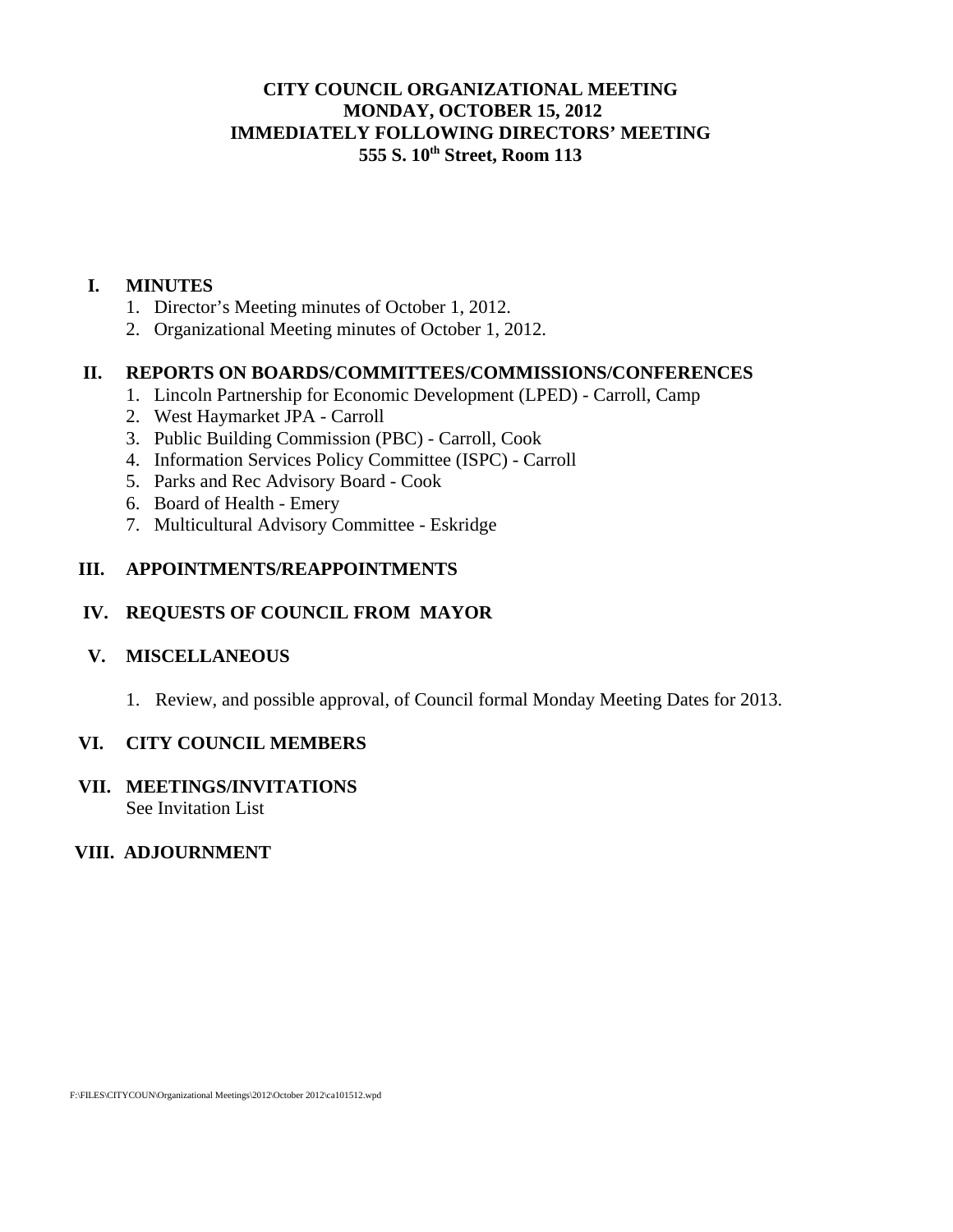## **MINUTES CITY COUNCIL ORGANIZATIONAL MEETING MONDAY, OCTOBER 15, 2012**

**Present:** Adam Hornung, Chair; Carl Eskridge, Vice Chair; DiAnna Schimek; Doug Emery; Jonathan Cook; Gene Carroll; and Jon Camp

### **Others:** Rick Hoppe, Chief of Staff

Chair Hornung opened the meeting at 2:08 p.m. and announced the location of the Open Meetings Act.

#### **I. MINUTES**

- 1. Director's Meeting minutes of October 1, 2012.
- 2. Organizational Meeting minutes of October 1, 2012.

With no corrections the above minutes were approved.

#### **II. REPORTS ON BOARDS/COMMITTEES/COMMISSIONS/CONFERENCES**

#### **1. Lincoln Partnership for Economic Development (LPED) - Carroll, Camp**

Camp stated the meeting was consistent, nothing unusual.

### **2. West Haymarket JPA - Carroll**

Carroll stated they discussed the turn back tax, which will have a hearing this month. We make application to a Tax Board to have the turn back tax for the arena, which pays for the \$25 million bonds received from Lincoln. Hornung asked if this the original timing? Carroll replied the timing was set forth. Hornung felt we should be confident in this passing. Hoppe answered it should be. Carroll added other communities, like Kearney and Grand Island, have turn back tax. Camp asked if this part of the bond voted on, the \$25 million paid by the turn back tax? What would happen if this didn't occur? Hoppe replied he would talk with other parties before replying. Carroll added previous Budget Director, Don Herz, entered the numbers. Camp stated it looks promising but before thought it was a slam dunk. There is the procedure, but it's two years since the bond was passed.

Carroll commented the state auditor has had questions for our accountants on the West Haymarket JPA, which our accountants have answered. Not an audit but questions. We're keeping them informed, and doing a great job of dotting the I's and crossing the T's. Schimek asked what triggers the state auditor to come in? Carroll replied completely up to him. This is not official but questions.

#### **3. Public Building Commission (PBC) - Carroll, Cook**

Cook stated they discussed the server room modification in the 233 building, rejecting the bids, as the state has not made a commitment to the space. Waiting to see if they'll be there long term before upgrading the equipment.

Cook added PBC has new furniture for Juvenile Probation. They will move which will free up the furniture from the old space, and we'll reuse. We'll keep downtime to a minimum.

Cook stated the PBC decided to rent parking spaces at market rates to NEBCO, during construction of their building. Camp asked what the market rate would be? Cook thought \$60.00.

Honey Baked Ham will return to the County-City Building this fall. We have Fazoli's on Monday and Thursday. Do not know what day Honey Baked Ham will choose. Great to have them back.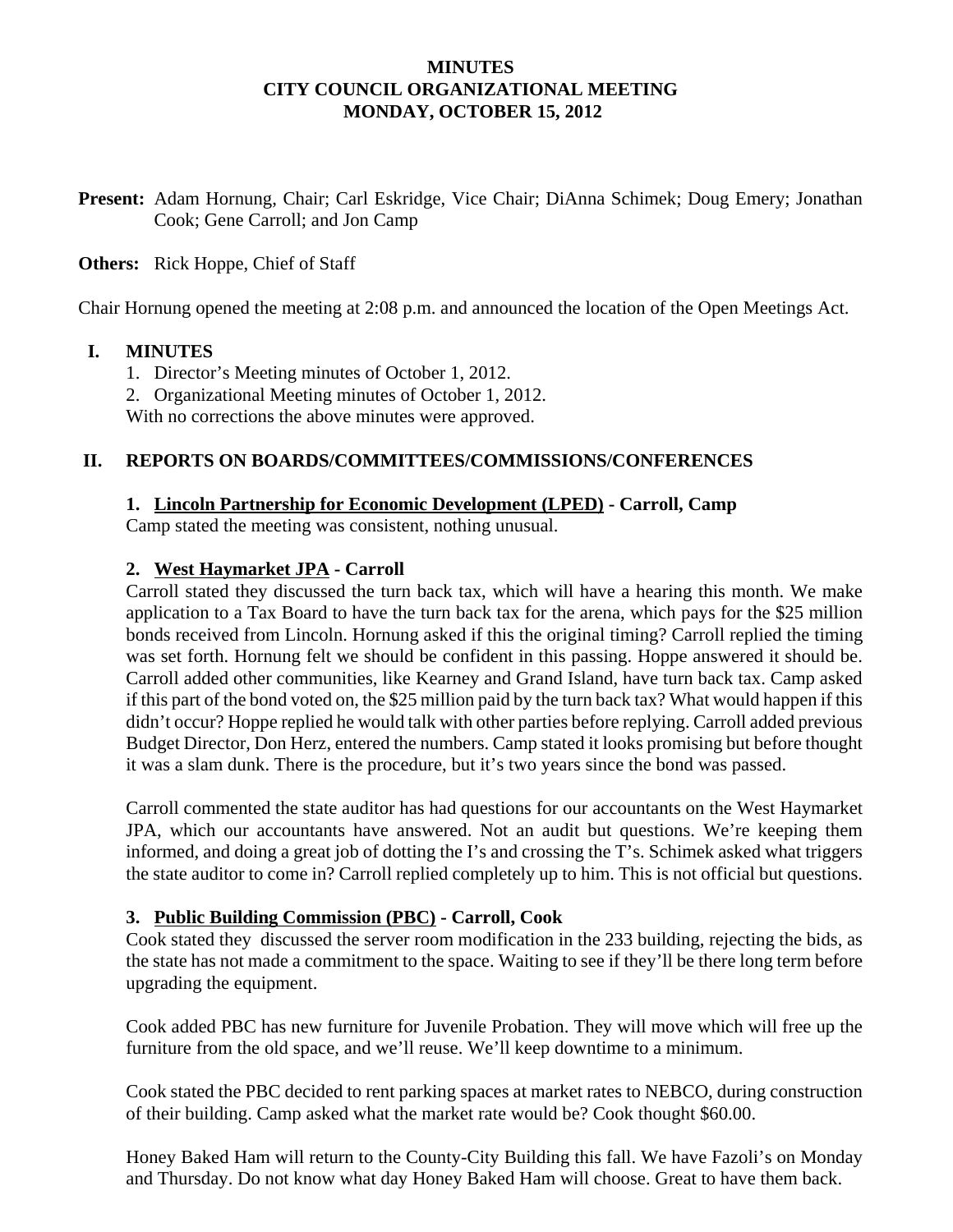# **4. Information Services Policy Committee (ISPC) - Carroll**

Carroll stated looking to revise the Antelope agreement between the City and County as items are outdated, due to technology, and the County trying to make decisions on separate contracts for separate items. For income passed the cost, or fee, for certain reports, with the first month being \$9,000 income. We estimated \$10,000. Will pay for itself. Carroll added fiber is being ran to the fire stations which do not have, and paid by a grant. All fire stations will be hooked to the fiber network.

VOIP is now in I..S. and County Risk completed. Moving into the Hall of Justice next. Going well.

# **5. Parks and Rec Advisory Board - Cook**

Cook stated they received a presentation from Mary Sue Harris, wife of the former Mayor, Bill Harris. The family asking we rename Iron Horse Park, in the Haymarket, to Bill Harris Park. He played a large role in getting the Haymarket development underway, which is a huge success. The Board voted to rename the park Bill Harris Park, and will come to the City Council. Hoppe asked if named Bill Harris Park, or Bill Harris Iron Horse Park? Cook replied the combination discussed and Mary Sue Harris preferred Bill Harris Park. Iron Horse didn't have any particular emotional connection.

The Board working on a new golf committee organization, now working on the by-laws. Would like a committee of the Parks Board to be more involved with the operation of the golf program. The committee will work with an outside independent consultant to review our program.

Holmes Lake Golf Course clubhouse is underway, the new reduced version to save money. There will be parking underneath, with construction starting.

Discussed the potential of Neighbors Park, off of Capitol Parkway and 30<sup>th</sup>, having a community garden, and working on providing water. The cost of hooking to a water line, and water expense, would be paid by the community members who want the garden. Not a City expense but providing space for people who want a community vegetable garden. Formatting rules.

Cook stated Council has seen some designs on the Civic Plaza update. Camp asked for the Civic Plaza timeline. Cook didn't recall discussing. Hoppe thought there would be work on Civic Plaza this spring. Camp asked if repaved? Hoppe added the tower is being constructed, and doing structured pieces. Hornung asked for a breakdown of the funding sources. Hoppe replied tax increment financing will be the infrastructure of the Plaza. Private donations to cover the art portion. Hornung asked for numbers, percentages? How much is the TIF financing? What's the amount for each? Hoppe replied he does have figures in mind but hate to say something not precise. Would rather look and be sure before stating. Hornung asked for approximate, with some TIF financing and private donations. Hoppe gave a figure of \$2.8 million with art being a third. Carroll added it was approximately \$1.3 with the endowment. Hoppe agreed, about \$1.3 million for the art and endowment. Carroll stated the infrastructure is approximately \$2.5 million. Hoppe stated add \$1.3 million for the art and endowment. Hornung asked, there is an endowment? Yes. Hornung asked if done raising money? Hoppe replied not legally done but the majority complete.

# **6. Board of Health - Emery**

Emery stated they discussed the park smoking issue, now going into effect. Viewed the initial data web designs for server training and how it will work. Received an example of how someone would go and become part of, and how other communities could access.

Emery stated the Board continues to go through the ten steps of Community Health. This month had